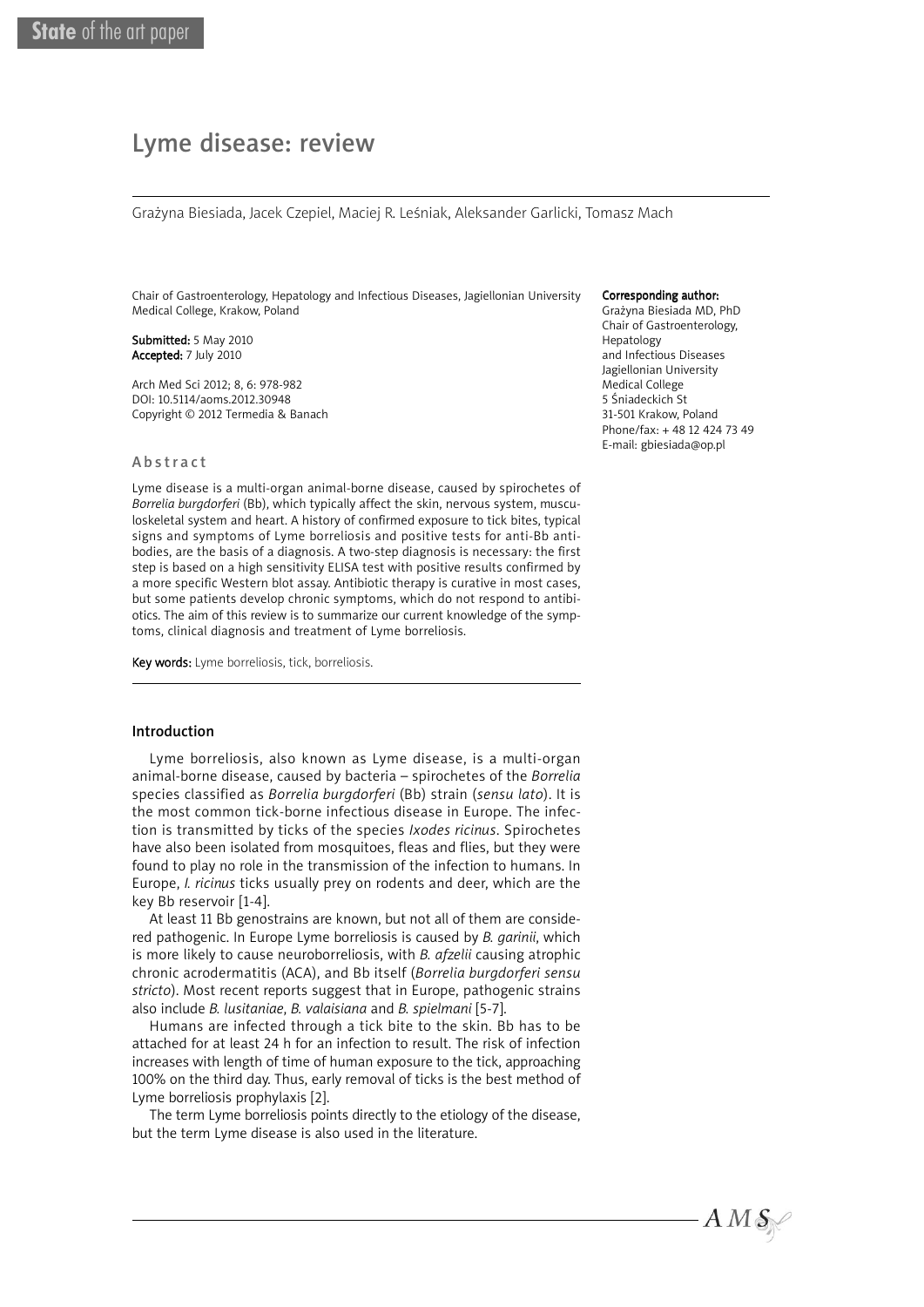#### Lyme disease: review

## Epidemiology

The percentage of the population testing positive for anti-Bb antibodies varies in different European countries (approximately 5-25%). Some of these patients have no symptoms of Lyme disease. Lyme borreliosis is most prevalent in Central and Eastern Europe. In Austria and Slovenia it reaches 120-130 cases per 100 000 inhabitants. In Poland approximately seven thousand new cases were reported in 2007 [6, 8-11].

In humans the signs and symptoms of Lyme borreliosis most frequently appear in spring, summer and early autumn. This is due to the life cycle of ticks, which feed on blood only once in each of three stages (larva, nymph and adult tick). Larvae emerge from eggs laid in spring, attach to small vertebrates, who are their first hosts, and become infected with spirochetes when attached to an infected host. Larvae molt into nymphs, and during the subsequent spring and summer, from mid-May to late July, the nymphs feed for the second time. Tick nymphs before the meal are only the size of a poppy seed and thus difficult to notice, but are very active in transmitting a Bb infection which can cause numerous infections in humans. In late summer the nymphs transform into adult forms (the size of an apple seed) and in autumn or even in winter, adults feed on a third host and reproduce; then the life cycle repeats [4, 7].

## Clinical picture

According to the European definition adopted at the WHO conference in Serock in 1995, Lyme borreliosis is diagnosed in a patient who has been previously exposed to ticks and who subsequently developed the typical signs and symptoms associated with Lyme borreliosis, affecting the skin, nervous system, musculoskeletal system and heart [2, 7].

The Asbrink and Hovmark classification defines two stages of the disease – early and late Lyme borreliosis [8]. Approximately half of the patients with the early disease develop a circumscribed skin lesion – erythema migrans (EM). This lesion is pathognomonic for Lyme borreliosis. The EM usually appears within 3 to 30 days after the tick bite, not later than in 3 months, most frequently on the lower extremities (approximately 54%) and trunk (approximately 29%). The lesion gradually extends, developing a central clearing and reaching over 5 cm in diameter. Sometimes atypical erythemas without a central clearing or with vesicles are observed. Unfortunately, this important sign, allowing for a diagnosis of Lyme borreliosis without subsequent diagnostic studies, is absent in some patients. Another – very rare – skin lesion is borrelial lymphocytoma, a bluish-red nodule appearing usually on the ear lobe or nipple within months or years of an infection. What is of particular importance is that antibiotic therapy instituted in this phase of the disease is effective in almost 99% of patients. In cases where a patient has not been treated in the phase of EM, the treatment was markedly delayed or when EM has been absent, the disease may progress to the disseminated stage and affect other organs. Also, multiple EM may develop, in which skin lesions are smaller and their number varies from two to several dozen [10-13].

Musculoskeletal system involvement is typical for the disease. This form develops within several weeks up to years after the tick bite, but usually after 6 months. In the first few weeks from the beginning of infection in approximately 60 % of patients it is limited to migrant muscle, large joint and bone pain. Some patients report recurrent pain in their bones, joints or periarticular soft tissues. These problems are usually unilateral and may either spontaneously subside or develop into fullblown arthritis [14]. A typical feature is arthritis with effusion, affecting a large joint (very often a knee joint). It is usually asymmetrical and is accompanied by joint edema without erythema, generally with several weeks of remissions and relapses which can cause joint dysfunction [7, 11, 15].

Central nervous system (CNS) involvement may develop even when EM is still present, and neurological signs and symptoms are highly variable. Typically, neurological signs and symptoms appear from between approximately months to years after infection. In Europe 70% of patients with CNS involvement develop Bannwarth syndrome, including lymphocytic meningitis, cranial nerve palsies, primarily affecting nerve VII (or VI, V, III and VIII) and radicular pains. Meningitis is initially limited to the base of the brain and is associated with moderate headaches; typical signs of meningitis are less frequent and the temperature is usually stable. Radicular pains result from direct spirochete invasion of nerve roots; the pain usually increases during nighttime and is resolved after antibiotic therapy, but not after analgesics. Radicular pain may be the only symptom of Bannwarth syndrome. Within several days or weeks, untreated patients with such a course of Lyme borreliosis can develop flaccid palsies and sensory abnormalities. A less frequent form of neuroborreliosis is encephalitis and/or myelitis. Chronic encephalomyelitis has an irregular course, mimicking cerebral ischemic attacks. It is manifested by limb paresis, speech abnormalities, cerebellar signs, disturbances of visual fields, seizures, lethargy and progressive dementia. In Europe neuroborreliosis, both isolated and combined with joint symptoms, is more frequent than in the USA. This is due to geographical differences in prevalence of the *Borrelia garinii* genostrain [7, 16-20].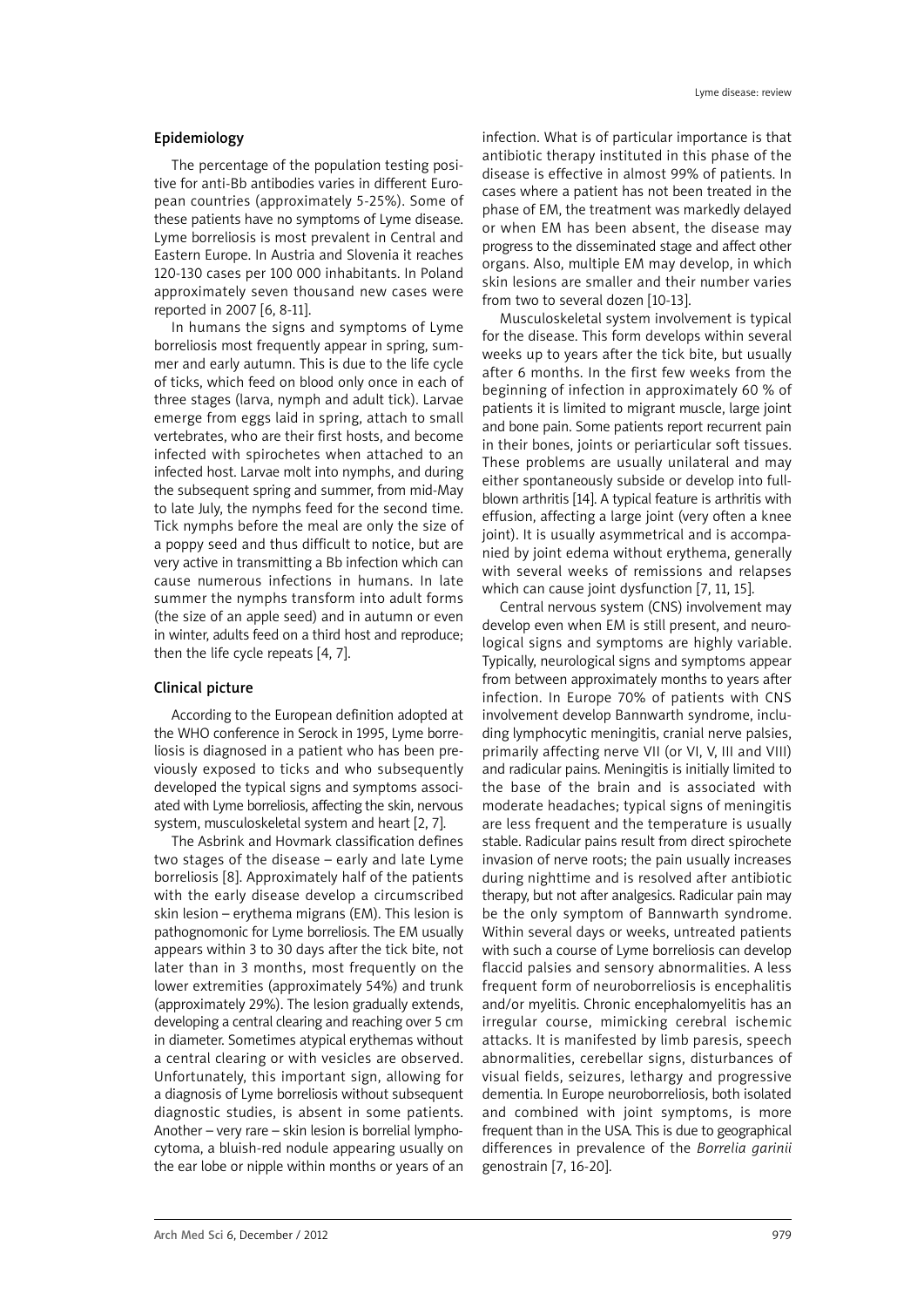The heart is involved within several weeks of the infection in approximately 4-8% of infected patients. The heart disease displays a form of conduction abnormalities, particularly atrioventricular blocks of various grades, which are resolved spontaneously in 95% of patients. Cases of carditis, exudative pericarditis and (very rarely) pancarditis have also been described [19, 21, 22].

When neurological, rheumatic or other organ lesions persist chronicly, the second stage – chronic (late) Lyme borreliosis – is diagnosed [2].

Atrophic chronic acrodermatitis (ACA) is a particular form of late Lyme borreliosis developing in patients infected with *B. afzelii*. The ACA manifests many years after the infection, usually in elderly persons. It is also classified as late Lyme borreliosis. The lesions are located on lower extremities and progress slowly. ACA may develop despite a lack of any earlier signs and symptoms of Lyme borreliosis. In approximately 20% of patients it is located on the same extremity where EM has previously been present. The initial inflammatory phase is characterized by a bluish-red discoloration of skin with focal hyperpigmentation and edema, usually located on distal parts of extremities. Patients may complain of pain, pruritus or paresthesias of the affected skin. Untreated ACA progresses to the atrophic phase, which is characterized by epidermal thinning with visible dilated veins. Moreover, peripheral neuropathy and degenerative and inflammatory changes of adjacent joints may develop. Diagnosis may be difficult and is based on a clinical picture combined with positive serological testing for Bb and histological examination. Histology reveals lymphocytic infiltrates with dominant T cells (CD3 and CD4) and some plasma cells. The atrophic phase is also associated with collagen degeneration [7, 23].

Chronic Lyme borreliosis with joint involvement is characterized by persistent joint edema or recurrent inflammatory episodes. Immunological processes and genetic predisposition also play an important role in the pathogenesis of the disease. Patients positive for HLA-DR4 and HLA-DR2 antigens were shown to be more prone to chronic arthritis because of their cross-reaction with OspA antigen of spirochetes. The persistence of arthritis may be observed despite the eradication of spirochetes confirmed by currently available methods [6, 15, 20].

Chronic neuroborreliosis has a form of chronic progressive encephalomyelitis (more frequent in Europe), cognitive and memory impairment (more frequent in the US) and chronic peripheral neuropathy. In the case of medullary involvement, typical signs of progressive tetraparesis and/or paraparesis also develop. Cerebral nerve palsies (affecting nerves VII, VIII and IX-XII) are typical of Lyme borreliosis. Cognitive and memory impairment is characterized by impaired concentration and memory. It progresses slowly and may be accompanied by polyneuropathy [20, 24].

Post-Lyme syndrome is characterized by complaints and symptoms persisting more than 6 months after proper Lyme borreliosis treatment. In most cases musculoskeletal or radicular pain, dysaesthesia, neurocognitive symptoms, sleep abnormalities, and fatigue can be observed. The pathogenesis of post-Lyme syndrome is unclear and some physicians have questioned if this syndrome is an organic condition or rather a psychiatric disorder. Recent controlled studies do not support the use of additional antibiotics in these patients, but recommend primarily symptomatic strategies. Marques revealed a significant placebo effect in such patients, but this syndrome needs further study [12, 25, 26].

# Diagnosis of Lyme borreliosis

Diagnosis of early Lyme borreliosis associated with EM needs no serological testing. It must be noted that EM usually appears within 2-30 days after the tick bite, while anti-Bb antibodies appear approximately 2-4 weeks after the initial tick bite. Thus, the patient with EM may have negative serological test results [2, 23].

The diagnosis becomes more difficult in disseminated disease. In such cases, careful epidemiological history confirming exposure to tick bites, typical signs and symptoms of Lyme borreliosis and positive tests for anti-Bb antibodies in the patient's serum form the basis of diagnosis. Serological testing is based on detection of antibodies against spirochetal antigens. Two-step diagnosis is necessary: the first step is based on a high sensitivity ELISA test, and positive results should later be confirmed by a more specific Western blot assay. Humoral response starts with IgM antibodies, which usually appear 2 to 4 weeks after infection. Their levels peak 8 to 10 weeks after infection and then gradually disappear, but in some patients may persist for several years. Immunoglobulin G (IgG) antibodies appear in serum 6 weeks after infection, reach their peak levels after 4 to 6 months and are detectable in serum for many years [20, 27, 28].

In patients where CNS borreliosis causes demyelination, anti-myelin antibodies are detected in the serum and cerebrospinal fluids (CSF). Imaging studies reveal disseminated demyelination of cerebral white matter, depicted as hypodense lesions in a computed tomography (CT) scan and disseminated hyperintense lesions in magnetic resonance imaging (MRI). The CSF analysis is helpful in the diagnosis of Lyme borreliosis in these cases. In meningitis the CSF cell count is increased to several dozen or several hundred cells per milliliter, accompanied by a slightly elevated CSF protein level and specific intrathecal IgG or IgM antibody synthesis, detected using the ELISA test. In the early stages,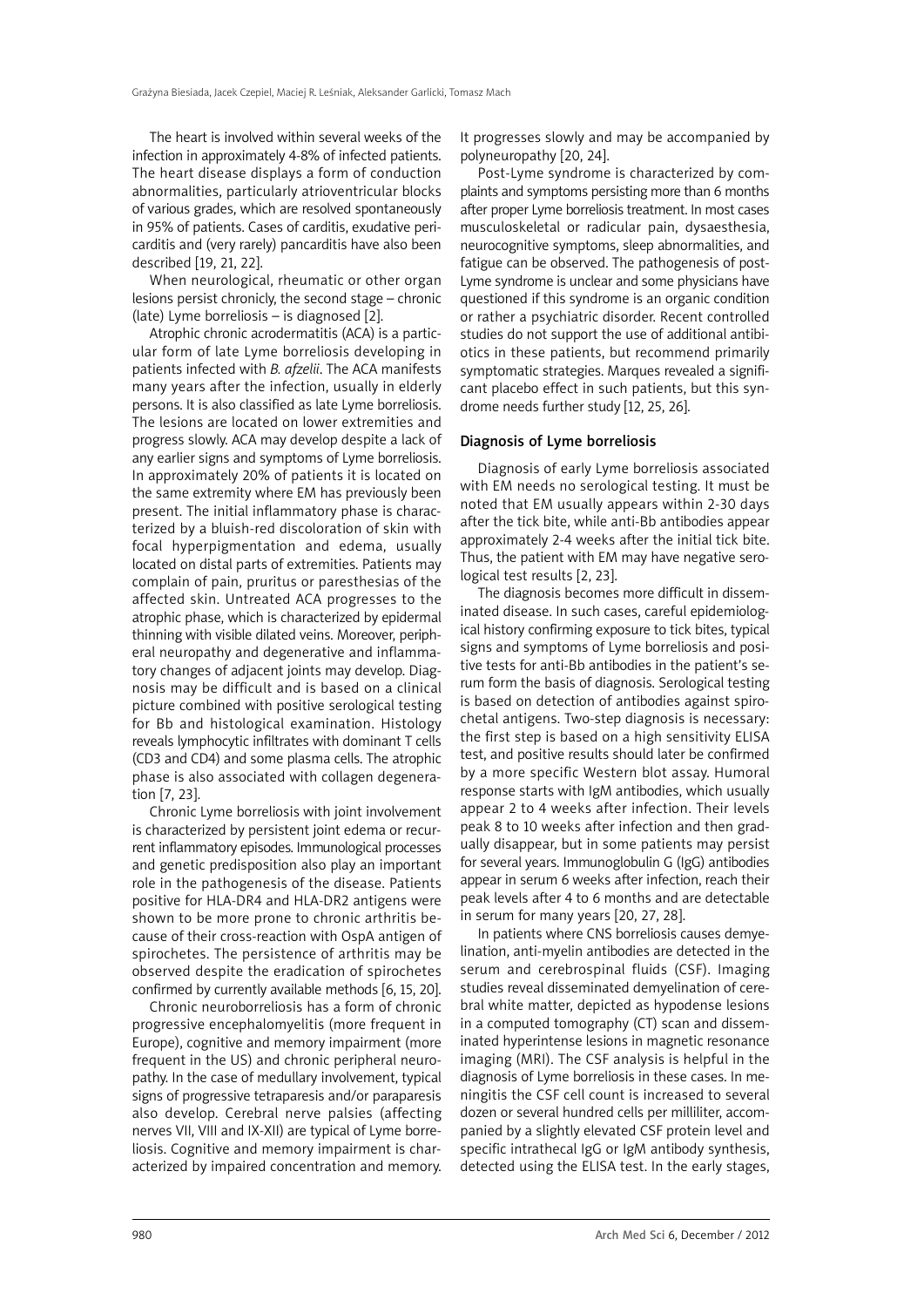| Clinical picture                                                                      | Suggested<br>regimens | Dosage                                                             | Administration | Duration<br>of the treatment<br>[days] |
|---------------------------------------------------------------------------------------|-----------------------|--------------------------------------------------------------------|----------------|----------------------------------------|
| EM<br>BLC                                                                             | Doxycycline           | 100 mg bid                                                         | po             | $14 - 21$                              |
|                                                                                       | Amoxicillin           | 500 mg tid (children: 50 mg/kg/day)                                | po             | 14-21                                  |
|                                                                                       | Cefuroxime            | 500 mg bid (children: 30 mg/kg/day)                                | po             | 14-21                                  |
| Lyme disease<br>with joint<br>involvement                                             | Amoxicillin           | 500-1000 mg tid (children: 50 mg/kg/day)                           | po             | 14-28                                  |
|                                                                                       | Doxycycline           | 100 mg bid or 200 mg q24h                                          | <b>DO</b>      | 14-28                                  |
|                                                                                       | Cefuroxime            | 500 mg bid (children: 15 mg/kg/day)                                | po             | 14-28                                  |
| Lyme disease<br>with nervous<br>system, heart<br>or recurrent<br>joint<br>involvement | Ceftriaxone           | 2000 mg q24h (children: 50-75 mg/kg/day)                           | iv             | 14-28                                  |
|                                                                                       | Cefotaxime            | 2000 mg tid (children: 150-200 mg/kg/day:<br>divided in 3-4 doses) | iv             | 14-28                                  |
|                                                                                       | Penicillin G          | 3-4 mu q4h (children: 0.2-0.4 mu/kg/day<br>divided in 4- 6 doses)  | iv             | 14-28                                  |
| <b>ACA</b>                                                                            | Amoxicillin           | 500-1000 mg tid                                                    | po             | 14-28                                  |
|                                                                                       | Doxycycline           | 100 mg bid or 200 mg q24h                                          | po             | 14-28                                  |
|                                                                                       | Ceftriaxone           | 2000 mg q24h                                                       | iv             | 14-28                                  |
|                                                                                       | Cefotaxime            | 2000 mg tid                                                        | iv             | 14-28                                  |
|                                                                                       | Penicillin G          | 3-4 mu q4h                                                         | iv             | 14-28                                  |

Table I. Dosage and duration of Lyme disease treatment

EM – erythema migrans, BLC – borrelial lymphocytoma cutis, ACA – atrophic chronic acrodermatitis, bid – twice a day, tid – 3 times a day,<br>po – per os (by mouth), iv – intravenously, q4h – in each 4 h, q24h – in each 24 h

CSF abnormalities may be absent or minimal, and limited to a slight increase in protein levels [7].

Difficulties in serological testing may be a result of variation within individual *Borrelia* species, or in other words, different Bb antigen properties *sensu lato*. As a response to infection, and depending on the genospecies of the individual infecting strain, the patient can produce antibodies with a variable affinity to certain antigens and of substantial variability. Differences in the composition of those proteins in individual strains are of both a quantitative and qualitative character. Obtaining valid results of serological tests is impossible when using diagnostic antigen derived from only one strain. It is optimal to use recombinant antigens representing all *Borrelia* genospecies prevalent in a given territory [28].

Variable major protein-like sequence, expressed (VlsE) is a recently described marker which can improve diagnosis of Lyme borreliosis. One European multicenter study showed that in patients with erythema migrans, sensitivity for IgG antibodies increased from 47% to 66.8% when a new enzyme immunoassay (EIA) with recombinant VlsE from all three species combined with native *B. afzelii* antigen was used instead of a commercial EIA with native antigen [24, 29].

# Treatment

Treatment of Lyme borreliosis in the phase of EM or borrelial lymphocytoma consists of doxycycline, amoxicillin or cefuroxime axetil. Arthritis is treated with oral doxycycline, amoxicillin or cefuroxime axetil, whilst neuroborreliosis, recurrent arthritis and heart involvement are treated with ceftriaxone, cefotaxime or penicillin G. The ACA is treated with amoxicillin, doxycycline, ceftriaxone, cefotaxime and penicillin G. Dosage and duration of treatment are summarized in Table I [16, 19, 20, 23].

## References

- 1. Cechová L, Durnová E, Sikutová S, Halouzka J, Nemec M. Characterization of spirochetal isolates from arthropods collected in South Moravia, Czech Republic, using fatty acid methyl esters analysis. J Chromatogr B Analyt Technol Biomed Life Sci 2004; 808: 249-54.
- 2. Flisiak R, Prokopowicz D. Antibodies against Borrelia garinii in diagnosis of Lyme borreliosis [Polish]. Przegl Lek 2000; 57: 147-9.
- 3. Halouzka J, Wilske B, Stünzner D, Sanogo YO, Hubálek Z. Isolation of Borrelia afzelii from overwintering Culex pipiens biotype molestus mosquitoes. Infection 1999; 27: 275-7.
- 4. Stańczak J, Racewicz M, Kubica-Biernat B, et al. Prevalence of Borrelia burgdorferi sensu lato in Ixodes ricinus ticks (Acari, Ixodidae) in different Polish woodlands. Ann Agric Environ Med 1999; 6: 127-32.
- 5. de Carvalho IL, Fonseca JE, Marques JG, et al. Vasculitis-like syndrome associated with Borrelia lusitaniae infection. Clin Rheumatol 2008; 27: 1587-91.
- 6. Derdáková M, Lencáková D. Association of genetic variability within the Borrelia burgdorferi sensu lato with the ecology, epidemiology of Lyme borreliosis in Europe. Ann Agric Environ Med 2005; 12: 165-72.